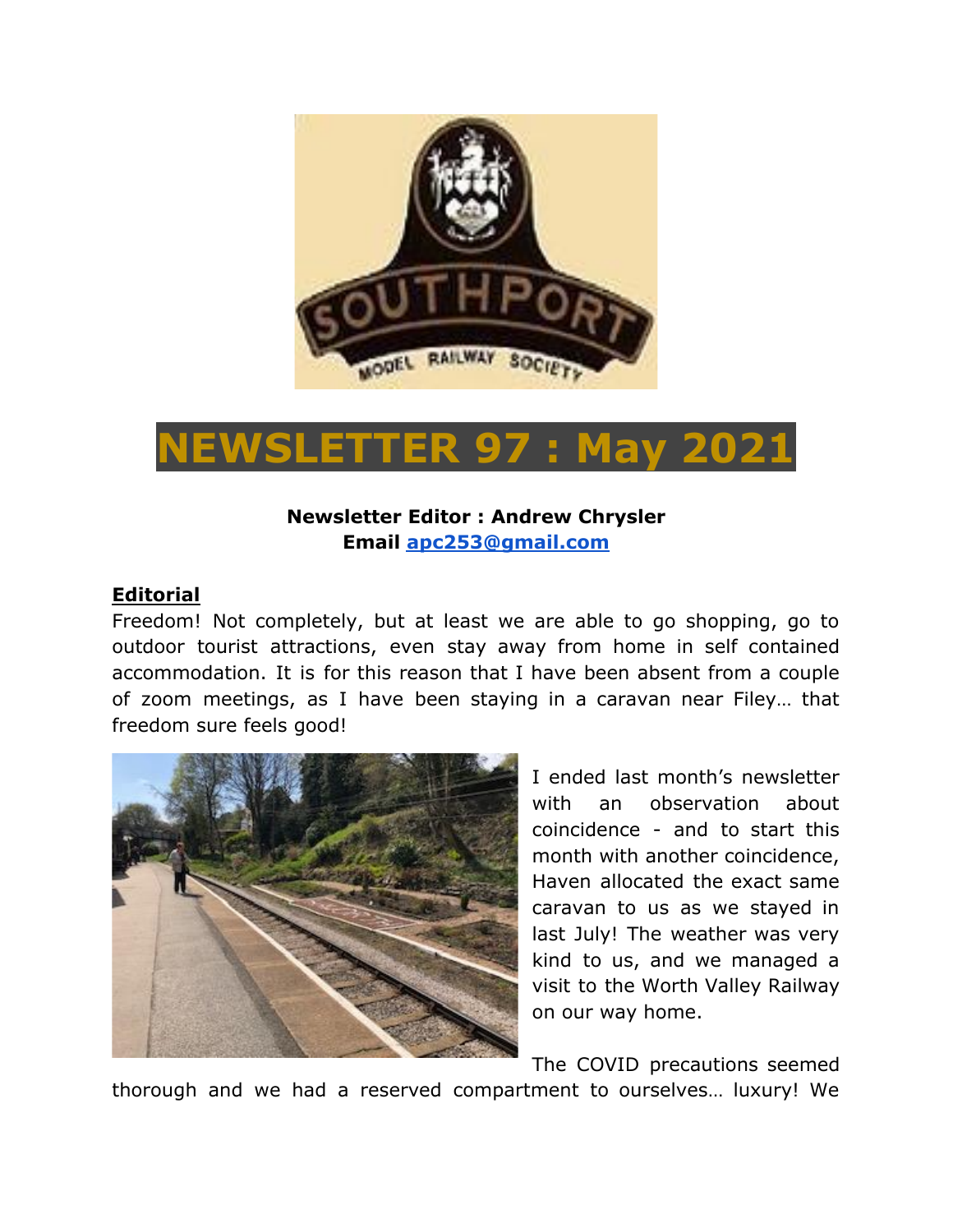boarded the train at Haworth, where the station incorporates a gift shop which appeared - perhaps surprisingly - to be rather well stocked with model railway track and rolling stock, in OO, N and OO9 gauges. There was an opportunity to stretch our legs at Keighley, but we had to return on the same train, so after 20 minutes for two coffees (and some water for the loco) we set off again, to the end of the line at Oxenhope where the loco again had a drink and changed ends for the return to Haworth.

At present, operations are limited to Saturday & Sunday, pre booking is required and tickets are sold for round trips only from Keighley and Haworth, with two carriages boarding & discharging passengers at each terminus. The M65 means that it is within reasonably easy reach for a day trip from Southport.

Back to the troubled Island Line, where reopening was first set back from the end of March to mid May, news is now emerging of a further delay to "mid summer" with Vivarail (the builders of the re-engineered class 484) blaming software issues affecting the rolling stock. I'm not completely convinced by this, as the class 230 - which is essentially the same basic train but with different propulsion - has recently entered passenger service on the Marston Vale line but no doubt all will become clear.

I understand that the main difference between the two remanufactured trains is that the 484 are powered directly by DC from the third rail, whilst the 230 are powered by AC from on board diesel generator sets - made by Ford in South Africa. Perhaps the regenerative braking could be the "fly in the ointment" but this is all just conjecture at present. My planned visit in May will likewise also be delayed, as there is little to be gained without the trains running… unless a report on Rail Replacement Buses is a suitable topic for the newsletter!

### **Chairman's Report Ian Shulver**

There does seem to be light at the end of the tunnel, at least as far as this country is concerned, although we are likely to see some setbacks. I share this picture of The Jacobite passing over Glenfinnan Viaduct on the day that Scotland started to ease restrictions - what a splendid sight.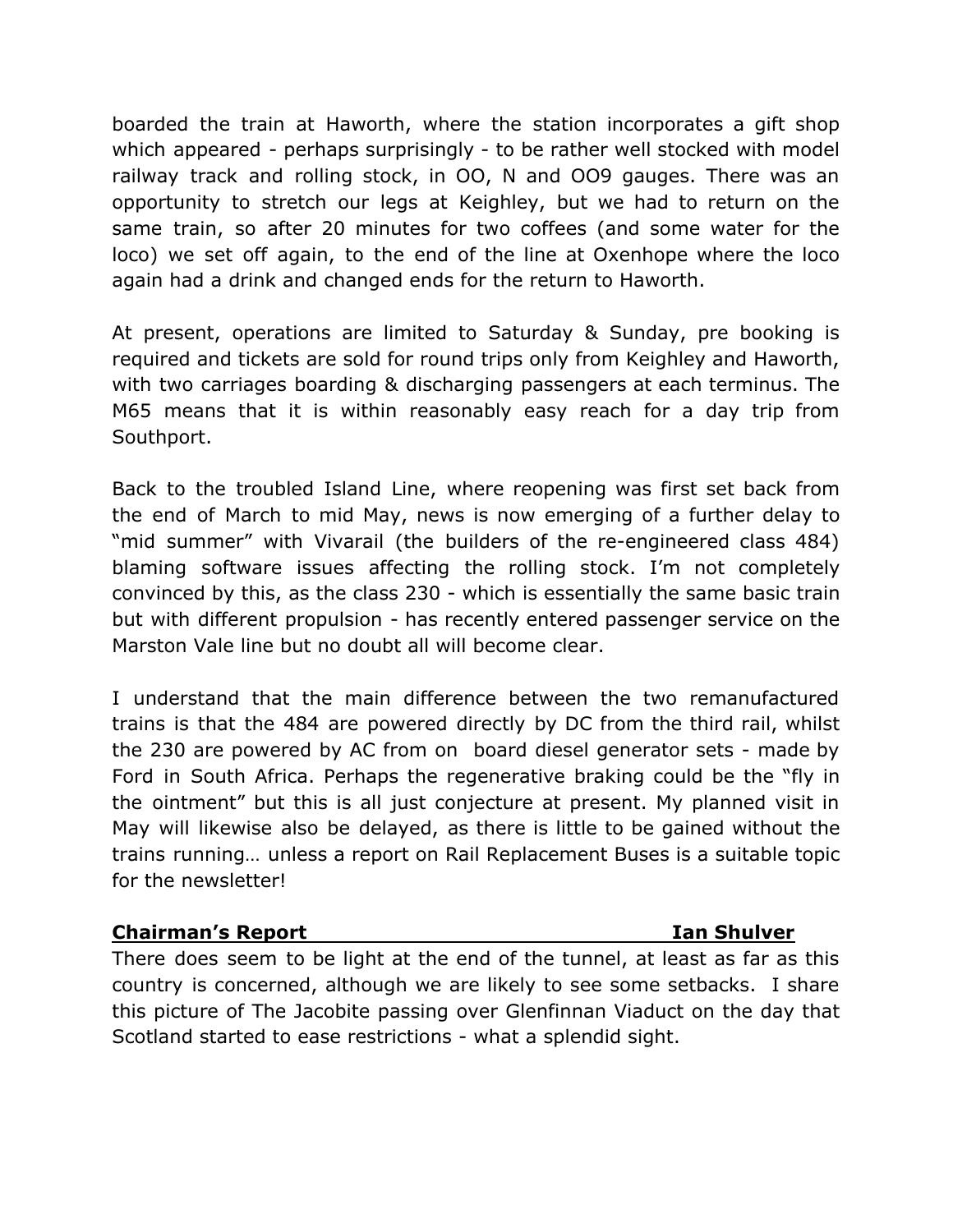

Although currently a limited number of us could meet up in the garden, in a fortnight's time a limited number will be able to meet indoors but the rule of 6 still applies. Not until towards the end of next month at the earliest will things get back to "normal".

So, what have we got planned? Firstly we need to crack on with the garden. There is the shed roof to repair. Hopefully I will be ordering material this week. Then there is the old shed to take down, perhaps being able to save the rear gable wall to act as a privacy screen for the toilet. Then there is the exciting bit, construction of the garden railway for which Derek has made some provisional plans. We should also be able to start laying track for the N gauge part of HS3. I have managed to source enough flexitrack to complete almost two circuits. Unfortunately as yet there are no points but we could as a temporary measure use some old ones I have.

By the time you read this, I should have had both my cataract operations and if the results of the first one is anything to go by, should be able to get back to serious modelling after almost 18 months of dabbling. However, it may be a few months before I know whether I will be able to drive. All for now, I hope to soon see you in person.

#### **Secretary's Report Jim Ford**

I write this from our lounge in Porthmadog looking out across the harbour. The clouds are gathering and rain is forecast for 1200 but it is as beautiful as ever in Wales. Much needed April showers are arriving on the very last day of April!

We have hardly been to our flat since the first lockdown as Wales and England have mostly been out of sync, but we did get to Towyn yesterday to ride on the members pre-season train and we are booked on a heritage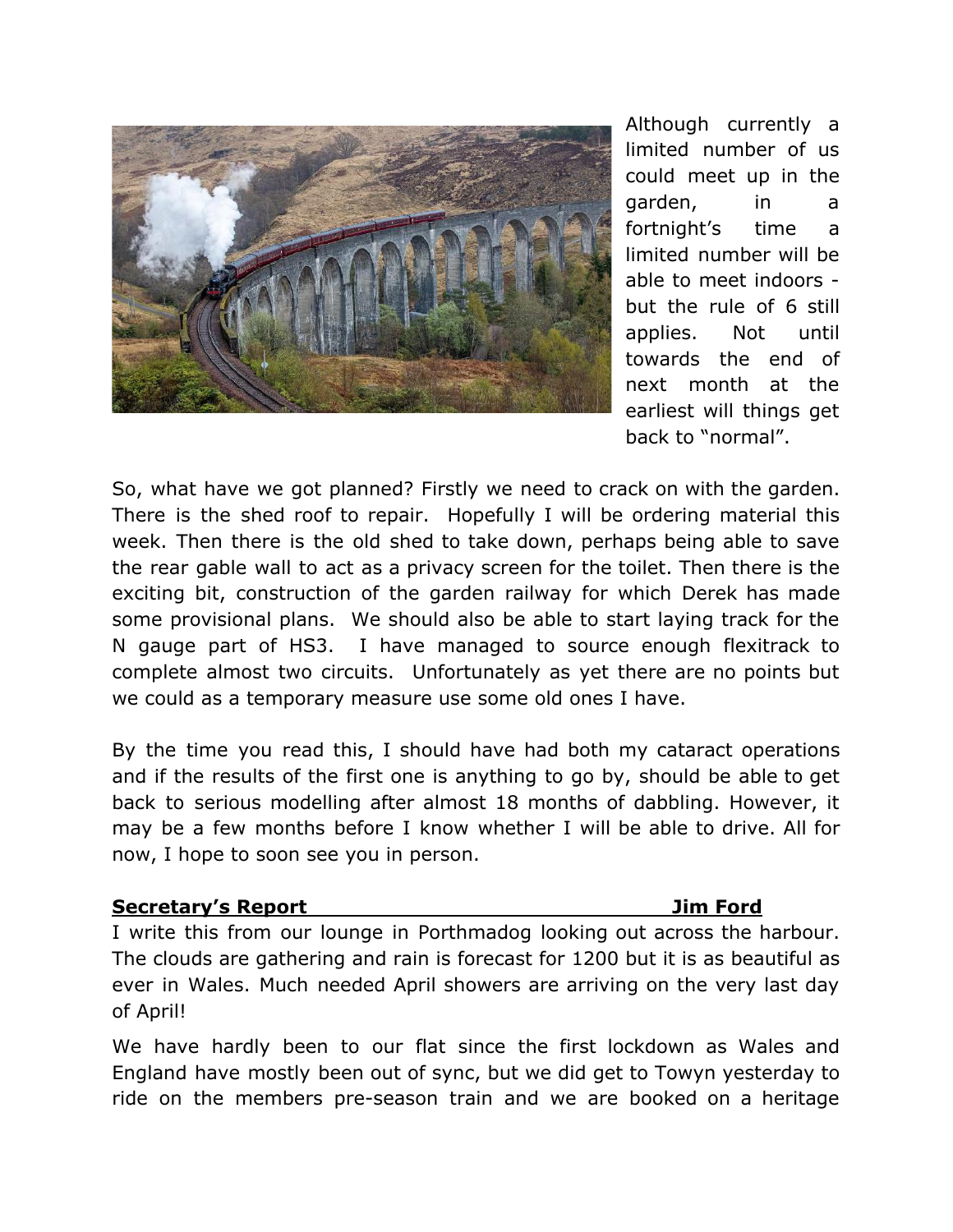service from Harbour Station tomorrow to Dduallt and from Caernarfon to Beddgelert on Sunday - with a Prosecco hamper.



Firstly a timely reminder regarding the lockdown and our club. From Monday 29th March, access to the garden at Eastbank Lane Station has been allowed for members irrespective of travel distance for up to six. Eating and drinking must be outdoors. From Monday 17th May

groups of six may meet/eat inside the clubhouse. Since Monday 29th March outside work can be undertaken in groups of up to six by all members who may attend irrespective of travel distance. Eating and drinking must for the present remain outdoors. From Monday 19th May there will be no limit on the size of outdoor workgroups and up to six people may work and/or eat in the clubroom. However it is going to be some time yet before members will be able to regularly meet together inside, probably late June.

We have also heard from Ruth Trotter that she has been granted probate for Allan's estate and we are now able to collect the items which are intended for us. This consists of two layouts, Binns which is a Hornby Dublo two rail professional demonstrator and was a club project, together with Magersfontein, his South African themed layout with overhead electrification and 1970s blue and grey BR rolling stock and locos including some of Allan's legendary 'genuine fakes'. Although the theme is South African, the platforms are UK type and the layout is standard gauge and not Cape 3'6"! It has more than a look of the transition from the Clyde to the West Highland area. Although some scenic refreshment will be necessary (Allan always said he didn't do well on scenery) the electrics are meticulous and a product of Allan's experience as a pre-digital BT engineer. Although like Monsal it won't be possible to erect this layout in its entirety in the club, we expect it and Binns to be great assets at exhibitions after the duration. Last month I talked a bit about the activities of our garden railwaymen. During this summer we hope to have a 45mm, electrified garden railway active at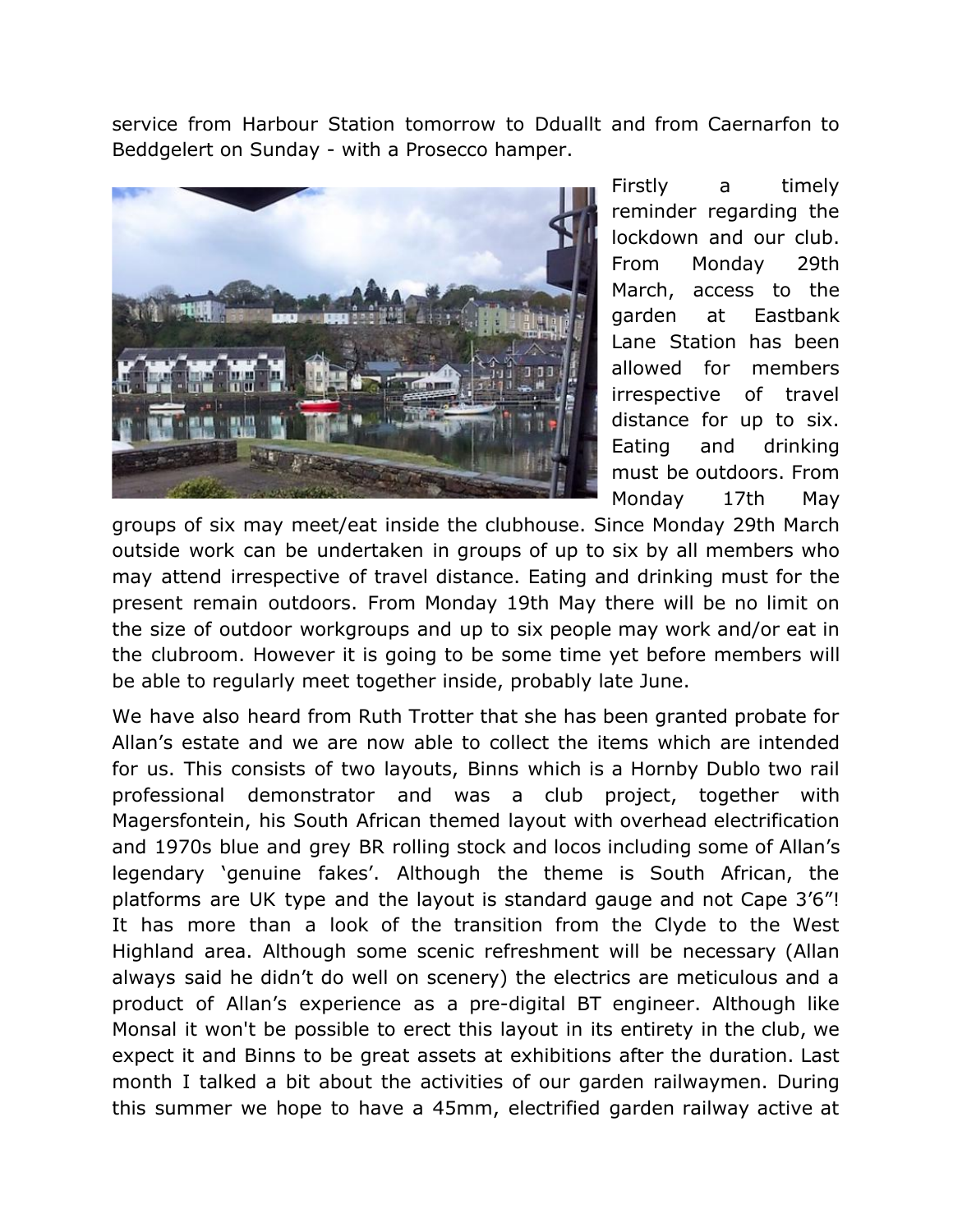Eastbank Lane Station on which any club member can run track or battery powered trains – even steam if it can cope with radius 1 curves. This may prove a boon to those members with visual impairments. Working outside gives better light and the larger scale makes it easy to deal with couplings as Norman, our deceased former exhibition manager, found when he got macular degeneration and couldn't manage N gauge any more . LGB and Bachmann do a large range of Continental and North American prototypes which will run straight out of the box. Sadly nothing British at present, but there are always kits for rolling stock, and clever RTR conversions can be made. But I am also opening my own garden railway on every Tuesday for the Summer. There are some pictures here of the last two Tuesdays:-

# [https://www.railwaygardener.co.uk/Garden-railways/Porthmadog-Llyn-Railw](https://www.railwaygardener.co.uk/Garden-railways/Porthmadog-Llyn-Railway/2021-GOLstices/) [ay/2021-GOLstices/](https://www.railwaygardener.co.uk/Garden-railways/Porthmadog-Llyn-Railway/2021-GOLstices/)

This is how it will work. There are up to five permanent railway gardeners who will bring the rolling stock and engines, but not all are available every week. At present with the rule of six it is only feasible to accommodate a small number of additional members but if you want to come, text or Whatsapp 07748760686 the day before and I will give you joining instructions. The garden trains will run between 1100 and 1700 depending on the weather. It will be a strictly outdoor event with an urn for teas and



coffees (or hot sugared water, Mick) in the summer house. If it is rainy then we may only start in the afternoon. Bring your own butties, but my wife Fiona has promised a cake or scones in the afternoon (she is still working full time). If you are able to come, expect to be offered the chance to drive engines remotely both electric and steam – it is very much a hands on experience which is possible with smaller numbers!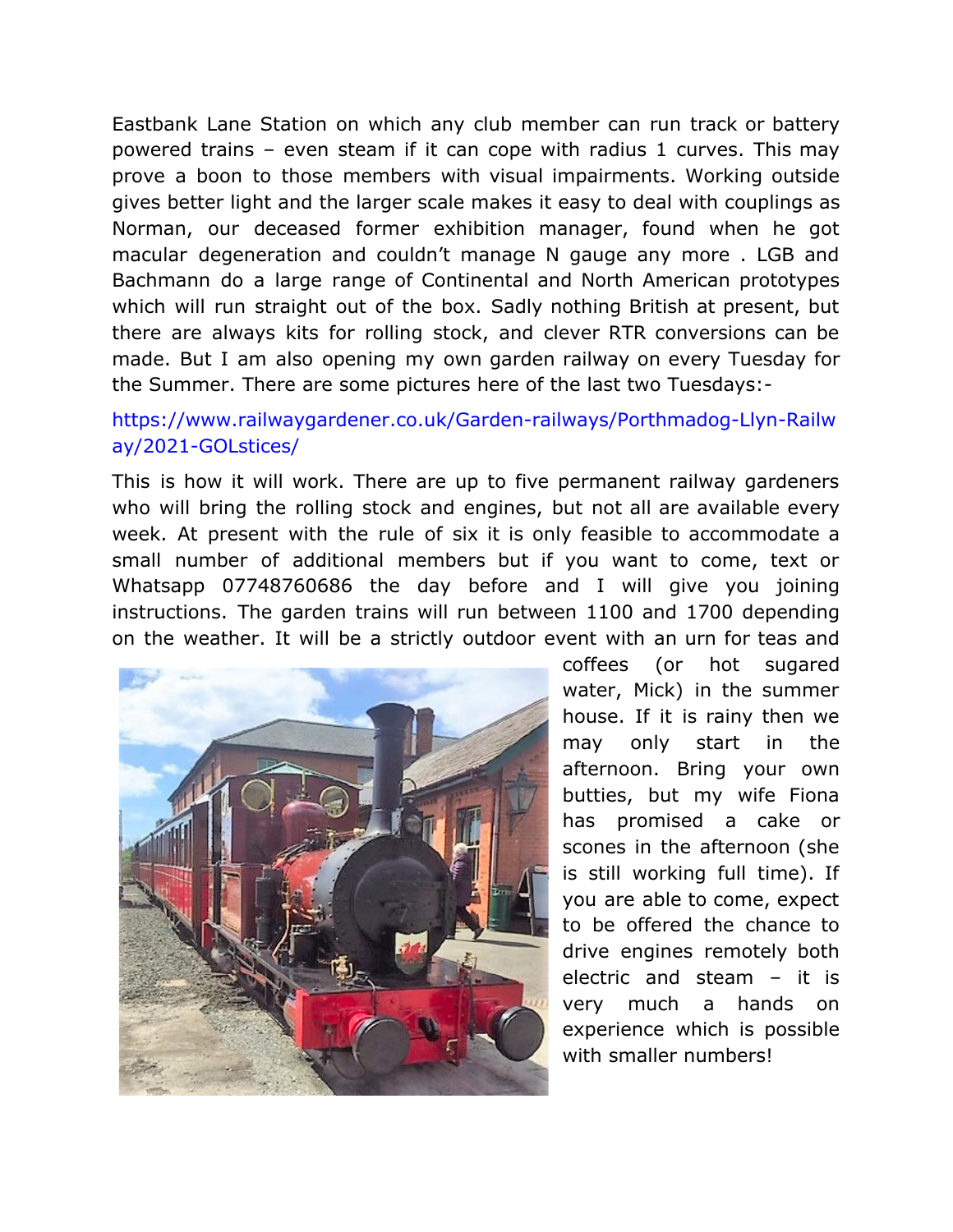Here is a picture of Dolgoch resplendent in her brown livery at Towyn yesterday:-

### **Where's Andrew?**



There were no answers for last month's picture, I was at the Embsay and Bolton Abbey steam railway, although there was a correct answer to the photo I posted on WhatsApp … well done John Howard … I was at Haworth, while the station used for filming many scenes of "The Railway Children" was just one station down the line at Oakworth.

This month, I am at a coastal town which at one time boasted FIVE funicular railways, two of which still exist and are in regular use, while a third has a new life, repurposed as a cafe, with the two cars fixed at the upper station, providing space for tables and chairs.



#### **Pirates! Derek Pratt**

At the SMRS Zoom meeting (my 3rd of the day!) I mentioned I was in the process of building a Playmobil castle. Such was the apathy shown that I never got the chance to expand further, so the newsletter beckons.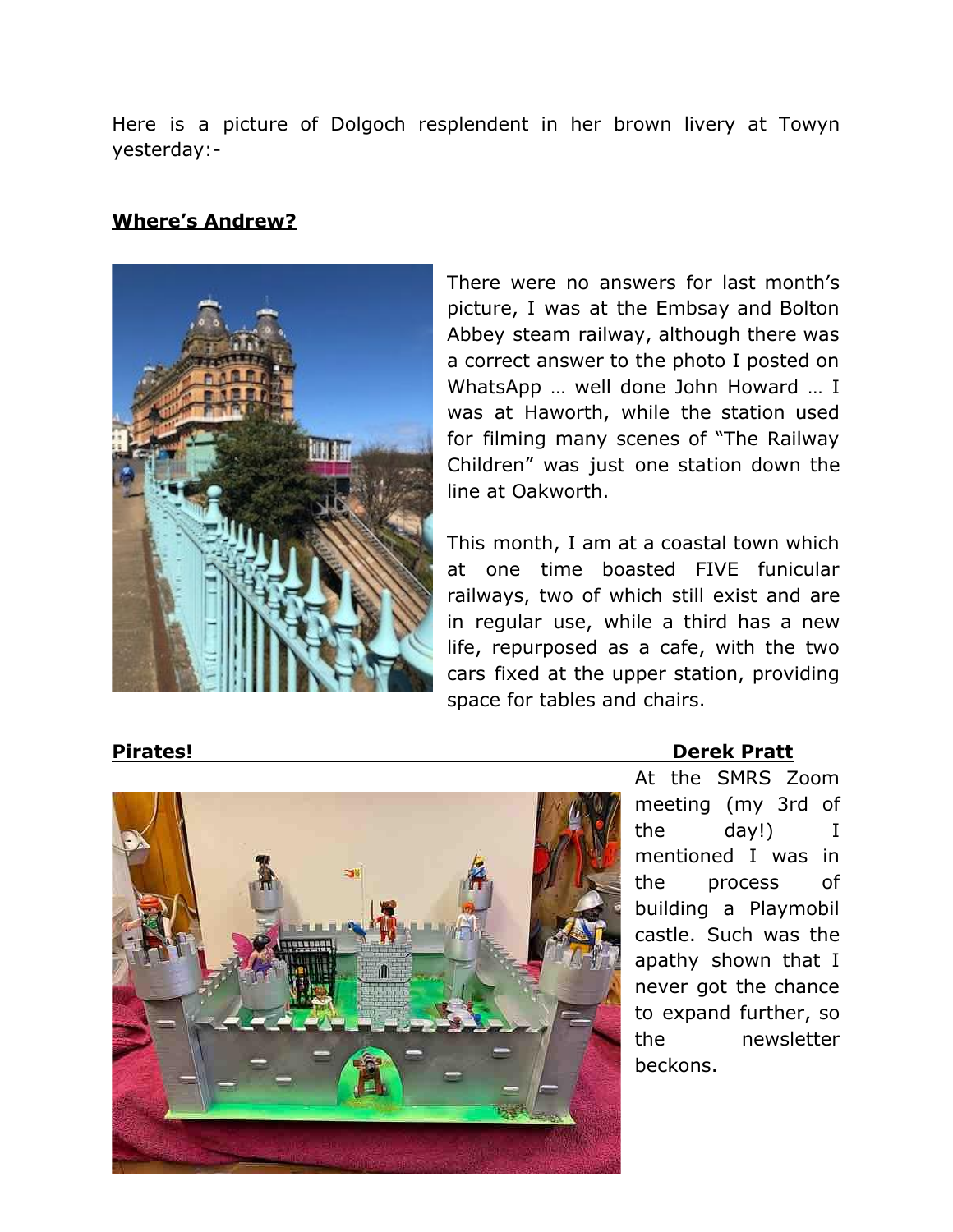The West Lancashire Light Railway is trying out a new special event this year, a Princess and Pirates Day. Children (and adults if they're so inclined) will be encouraged to come in appropriate non-gender-specific costumes and join in with various themed activities. What these will be is still under development - splurge cannons, water bombs and communal hostage-taking being three of the more sensible ideas. My contribution is likely to be running the in-house 16mm layout 'Hundred End' with appropriate piratical decoration. Pirate Lego was one option, with the advantage that Son No.1 (of 5) still has quantities of the stuff in garage No.2 (of 3). However it's a bit small, so Playmobil might fit the scale better, with eBay a ready source of suitable cast-off figures.

For buildings, a search of Thingiverse (other 3D print repositories are available) threw up the files for a complete castle. After downloading and virtual slicing to generate the gcode (written as if I know what this means) I tried printing eight sections of wall, four towers and an environmentally-friendly open-air dungeon. Many, many hours and a complete reel of silver-coloured filament later, I had the essentials of a castle ready for painting and gluing to a plastic-sheet baseboard.

The central keep still needs a lower section, but that's a 12-hour print scheduled for tomorrow. I made another four smaller towers for dotting around the landscape, and some minor but essential accessories such as feasting tables, quaffing pots and strawberry cakes. Much to my surprise, it all fitted together quite well, and looked the part when leased to some Playmobil pirates. To be honest, they just sort of took it over really - plastic mini-swords can be surprisingly sharp. Mortgaging-with-menaces one might call it. No doubt some of the pirates will want to play trains, and abscond with a half-dozen or so beautiful princesses locked in the carriages. However at least they've got somewhere to stay for their overnight yo-ho-hoing.

Too good for children I hear you say - don't know they're born, etc. The date is Sunday 11th July - put it in your diary now!

### **The Class 502 Preservation Trust Tony Kuivala**

In early 2021 we joined the Heritage Railway Association. The access to briefing papers, technical reports and standards, legal and statutory updates plus networking opportunities is tremendous apart from registering our presence on a countrywide basis. These words and images were prepared at their request to be published in their next Newsletter.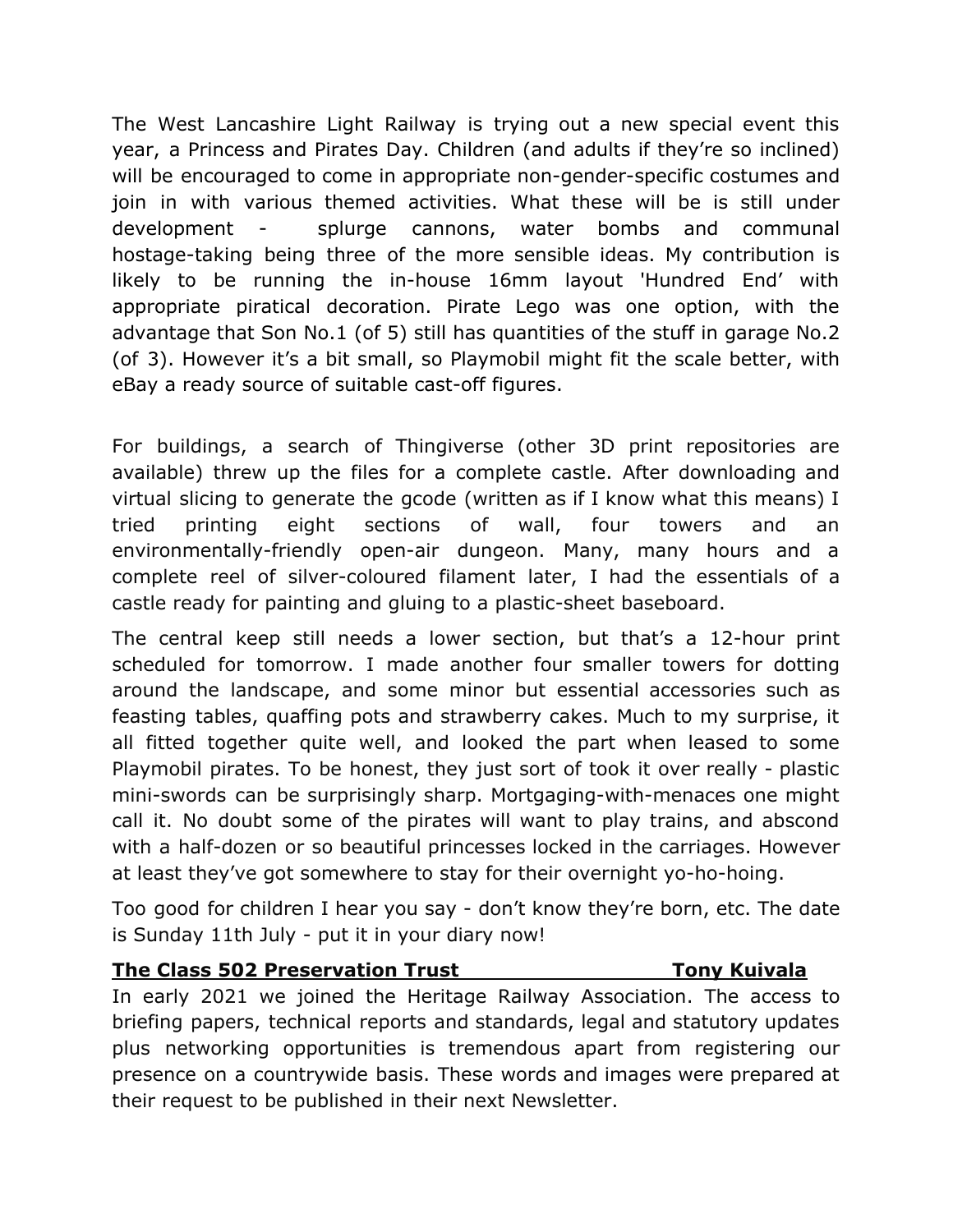The Class 502 Electrical Multiple Unit was a groundbreaking design by London Midland and Scottish Railway in the 1930's. Upon withdrawal in 1980 our unit became part of the National Collection in care of the National Railway Museum. It is a unique part of British Railway history and also an integral part of the story of electric traction on Merseyside.

Friends of the 502 Group were formed in autumn 2007 in response to news that the unit was deteriorating in open storage at MOD Kineton. NRM appointed us as Custodians and the unit moved to Tebay in May 2009. In mid 2011 we were offered and accepted ownership which was formally handed over on 29th October 2011. On 03rd and 04th March 2012 we organised (and funded) a move to secure and dry undercover accommodation within the facilities of Merseyside Transport Trust Burscough L40 8TG.

There we reassessed overall condition and decided to prioritise remedial stabilisation of Driving Trailer (29896) Trailer car. Motor Brake Second (28361) became the safe repository of the irreplaceable spares. Much of the external steel body panels have been replaced around the saloon area, chassis/underframe area cleaned, window units re-fitted, new flooring, and the internal wood panels replaced/refurbished. The first stage of rear compartment restoration was concluded at a point where the final floor surface could be laid. The roof space is left open for installation of electrical services at a later time. The corroded front cab section has been the subject of a major rebuild. Careful measurements were made, and many photographs taken as reference points/aids, to ensure the rebuilt cab is indistinguishable from the original. Whilst the cab end was stripped away, all other corrosion areas were dealt with, and protective paint applied over the areas made good. All the badly corroded steel work from one side of the passenger bay was removed and replaced.

We are a small dedicated group who receive no exterior funding. Everything we undertake is funded from Memberships, sales at public exhibitions and events and generous donations from supporters. As an organisation we have now matured sufficiently to make proactive action to secure the future of the 502. We are at the point of submitting our application for Charitable Status to Charity Commission. This includes a change of title to The Class 502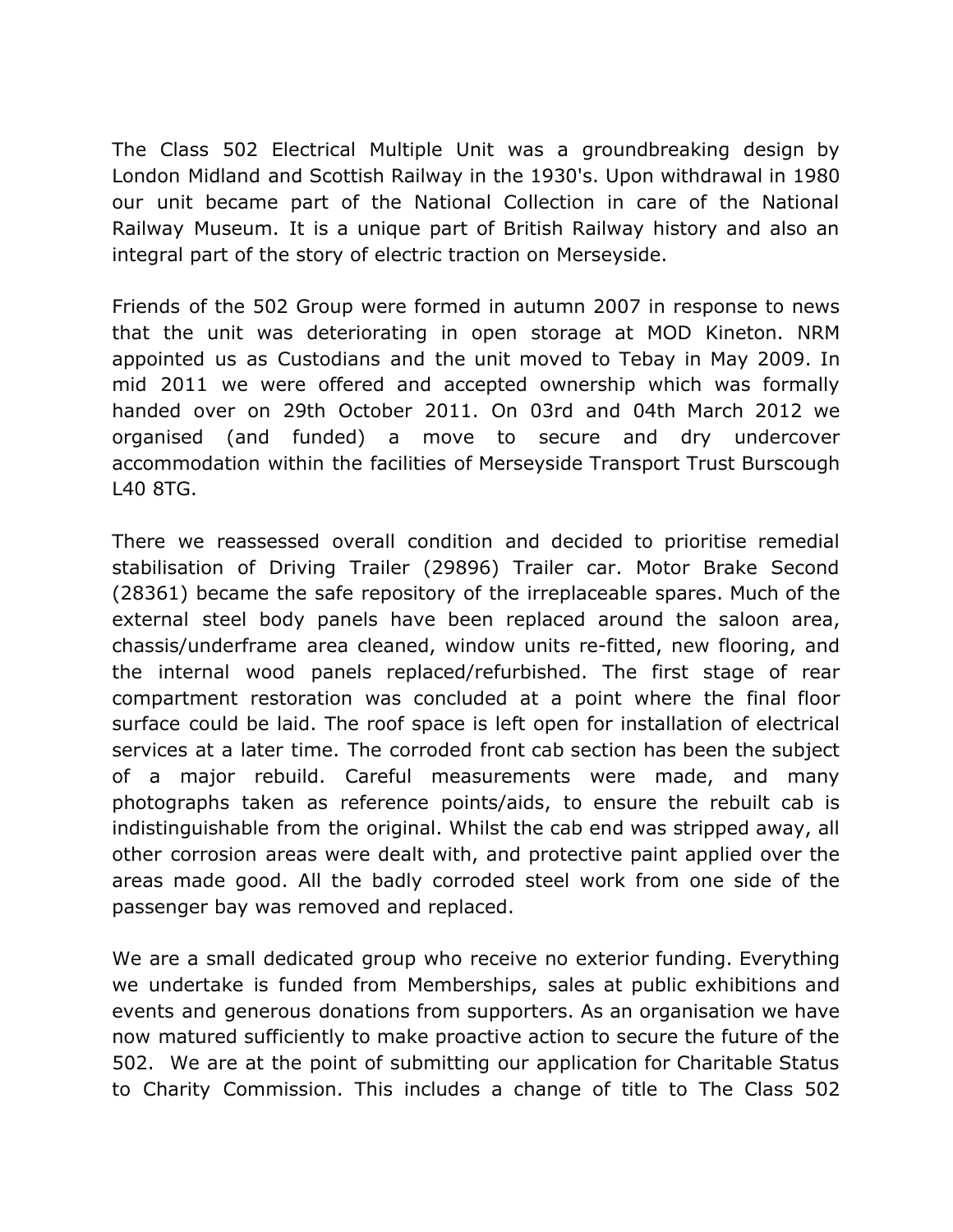Preservation Trust as agreed at our Annual General Meeting on 16th February 2020.

### **502 and Merseyrail 50th Anniversary**

The Project started from a casual discussion between ourselves in early January and has mushroomed productively since as a side benefit to the limits placed on us all through Lockdown which provided the time and opportunity.



The Merseyrail brand is 50 years old in 2021. The Merseyrail branding started to be applied to the Wirral 503's in October 1971, with a general roll-out through the system (502's, Posters, Signs, Timetables etc) through into 1972. With such an important milestone, and with the 502 being part of that history, we discussed internally how the group should commemorate the anniversary. Firstly, we are preparing words with supporting images and period ephemera, to produce a high quality booklet type publication circa 50 pages. This will also have a major section on the nucleus of the system – the Loop & Link. John Ryan, who was involved with the construction from start to finish, is providing images and a narrative

for inclusion.

The booklet will be a celebration of the Merseyrail brand/system over the last 50 years, and is not intended to be the history of railways in the area. Our publication will have masses of full colour images and material not previously published but available to us.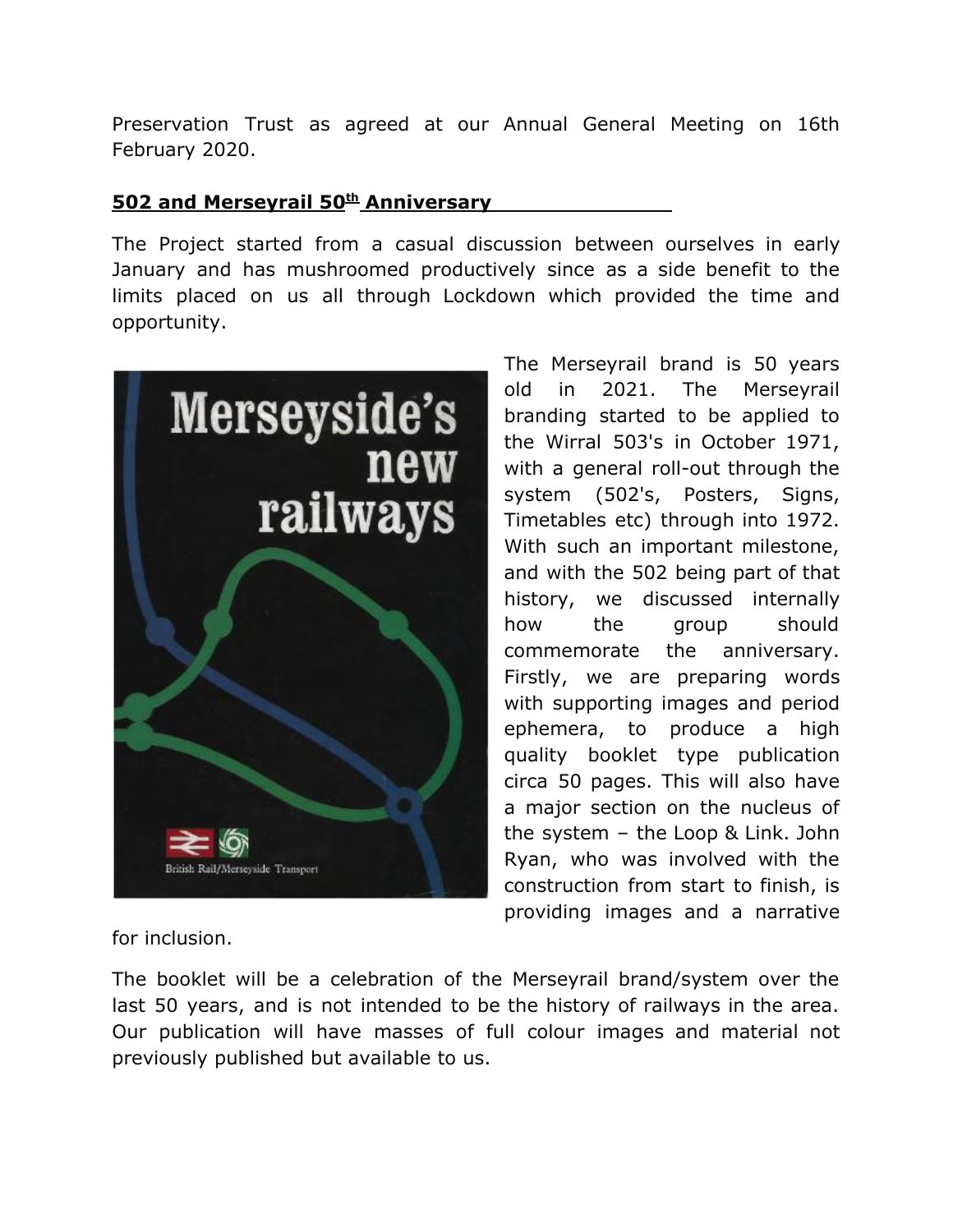Merseyrail are fully aware and supportive of the project and we as a group will be fortunate to have the privilege of working with them to help to celebrate/commemorate the anniversary. The booklet should have the title something like - 'Merseyrail 50 Years of Progress - 1971-2021'. It is intended that we should be able to raise additional funds by selling copies online and at exhibitions/open days etc, when we are able to take the sales stand out and about again. It is important to remember that it is Merseyrail's Anniversary, and what we are producing is a positive celebration and record of achievement of 50 years rather than a history.

Secondly, it may be possible in the future for us to have period items about the system (images and ephemera) that can be part of displays at Exhibitions and other venues including stations as appropriate. Our involvement with the 50th Anniversary project will give us as a group, much goodwill, publicity and importantly an opportunity to raise some funds. Additionally, there are some other ongoing projects for the Anniversary that we as a group will be involved with – more to follow at a later date when we have confirmed details with Merseyrail.

At present we possess more than enough unpublished material to fill two booklets, the big question now is not what to include but what to leave aside.

Map image – Matt Wengh

Tunnel image – Author unknown/Paul Gorton

Words courtesy of The Class 502 Preservation Trust April 2021

## **Lynton & Lynmouth Cliff Railway Ian Shulver**

A few days ago, there was a short article in a magazine that I was reading about the Lynton and Lynmouth Cliff Railway  $-$  I suspect an advertising feature. It piqued my interest since I have always been intrigued by this (and other cliff railways) ever since I was introduced to it over sixty-five years ago. In fact, I did make a start on modelling a cliff railway in 4mm some years ago, hoping to make it work using waterpower in much the same way that the one at Lynton did. I got part way there with the mechanics but filling and emptying the water tanks defeated me at the time. I also did not appreciate how powerful surface tension was – this is one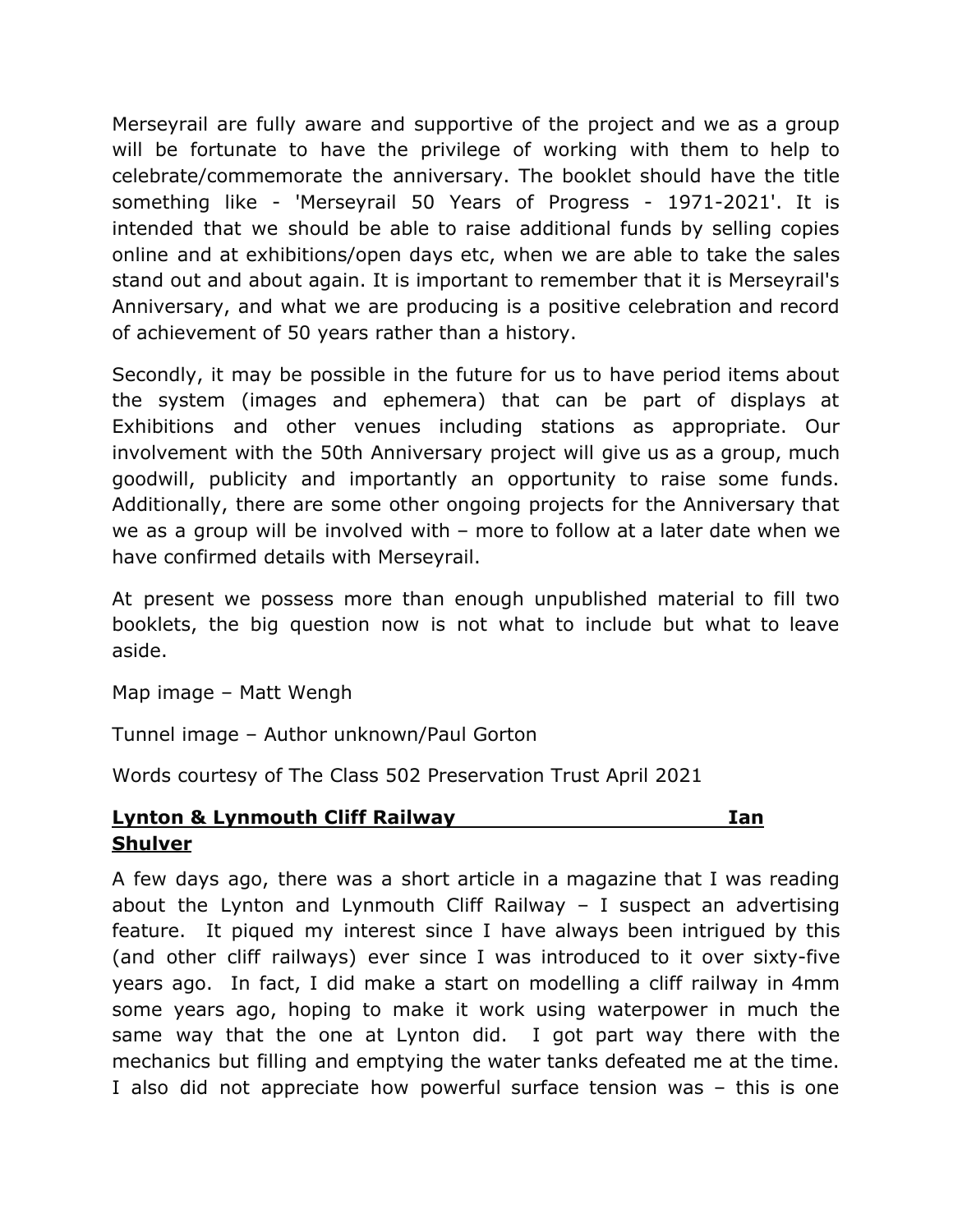physical property that cannot easily be scaled. Perhaps another attempt is in the offing.



Getty Images -166721656

Anyway, back to the real Lynton & Lynmouth Cliff Railway which is unique in being the only fully water powered railway in the UK, with only two others in the world - the Elevador do Bom Jesus in Braga, Portugal built in 1882 and the Funiculaire Neuveville-St.Pierre in Fribourg, Switzerland built in 1899. Most Cliff Railways in the UK, and the world, require electrical power for operation or for re-pumping water. Lifts such as Saltburn Cliff Lift and the Folkestone Leas Cliff Lift have encapsulated water powered systems which means that they need electric motors to re-pump the water back to the top to be used again.

In the 19th century, the high cliffs separating Lynton from Lynmouth were a major obstacle to economic development. The twin villages mainly relied upon sea transport because land travel over Exmoor

was extremely difficult. Coal, lime, foodstuffs, and other essentials arrived at Lynmouth in sailing vessels, but this freight had to be carried by packhorses or in horse drawn carts up the steep hill to Lynton. The cliffs also posed problems for the growing tourist industry. From the mid 1820's holiday makers began to arrive at Lynmouth on paddle steamers from Bristol, Swansea, and other Bristol Channel ports. However, a daunting hill faced those who decided to walk up to Lynton.

It was in December 1881 that a novel solution to the problem was first given a public airing when "The Lynton and Lynmouth Recorder" received a letter, signed only with a nom-de-plume, Pro Bono Publico, proposing "*A tramway between the two towns to be worked by a stationary engine at Lynton, the motive power being taken from the river Lyn, put in tanks on rolling carriages and these let down the tramway under proper control. The weight of the water going down would, with the application of simple machinery,*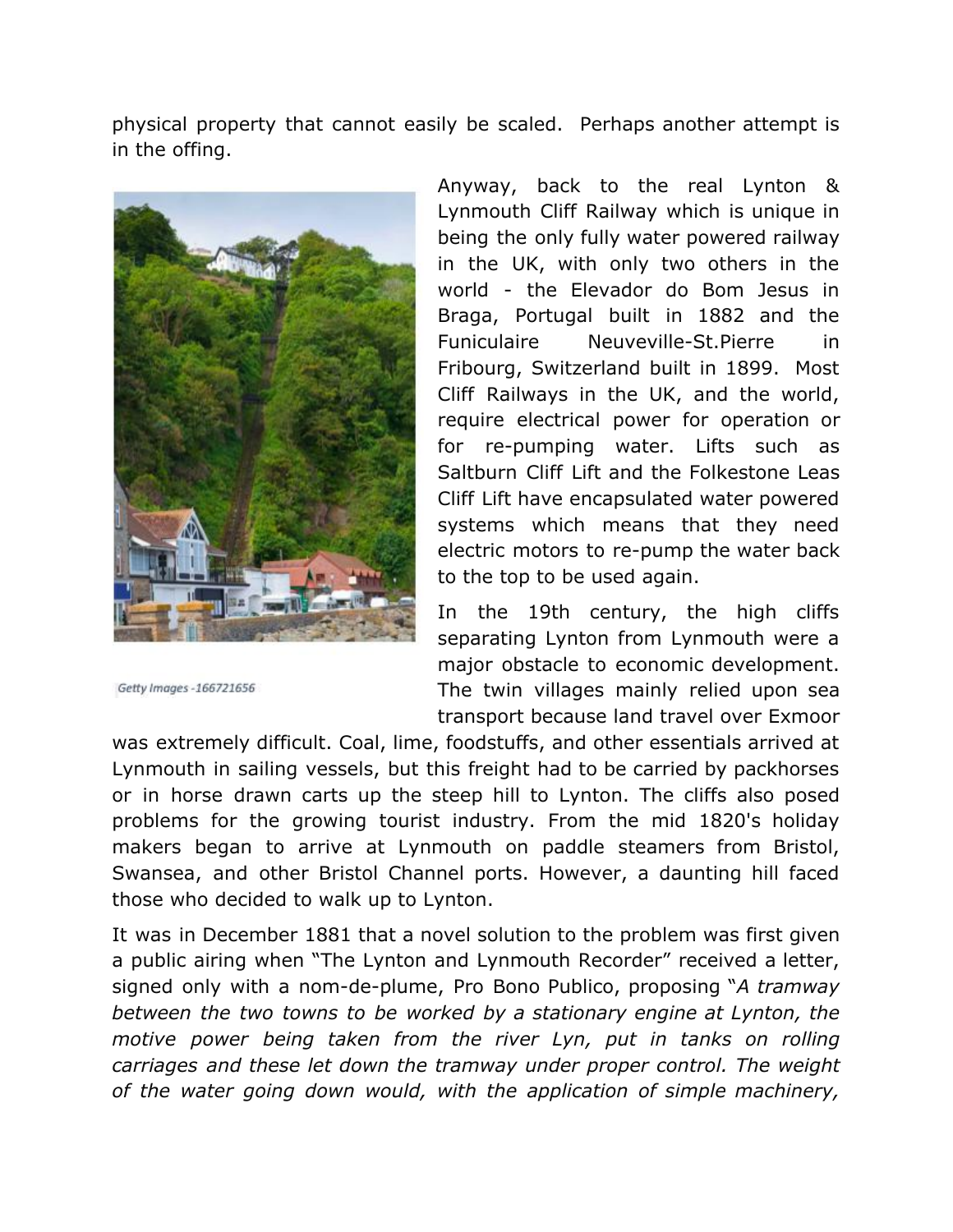*bring up anything that might be desired up from Lynmouth".*However, the solution t would require a large capital investment and for some years it remained nothing more than a talking point.

However, late in 1885, a major project was proposed which included the construction of a solid pier, an esplanade and 'a lift from the pier or promenade to Lynton'. The pier was intended to enable the resort to attract a bigger share of the growing steam-excursion traffic. Many of the paddle steamers visited Ilfracombe rather than calling at Lynmouth where passengers had to be ferried ashore in small boats. The proposed 'lift' would make it possible to carry up to Lynton the large numbers of people that would be landed from the steamers at the new pier. The Cliff Railway was to be the second part of the scheme.



Thomas Hewitt & John Heywood, two quite different men, co-promoted the scheme. Hewitt was a distinguished London lawyer with a Lynton residence and used his legal skills to guide a bill, "The Lynmouth Promenade, Pier and Lift Provisional Order", through Parliament, receiving official sanction in October 1886.

Heywood on the other hand, was a self-made local businessman, being Chairman of the Lynton Local Board.

One Sir George Newnes, a businessman and publisher (founded *Tit-Bits* in 1881 – only those of a certain age will remember this journal, and also went on to promote the Lynton and Barnstaple Railway, the Bridgnorth Cliff Railway and the Clifton Rocks Railway) agreed to put up most of the capital. This project appealed to him since he was interested in the proposals and schemes which met a public need and yet were likely to make him a handsome profit. Bob Jones, a partner in the Lynton building firm responsible for the construction of the esplanade, and Thomas Hewitt also invested in the project and became fellow directors. Jones recommended his sister's son, George Marks, an engineer with the skills needed to advise on the project (Marks went on to build the Bridgnorth Cliff Railway).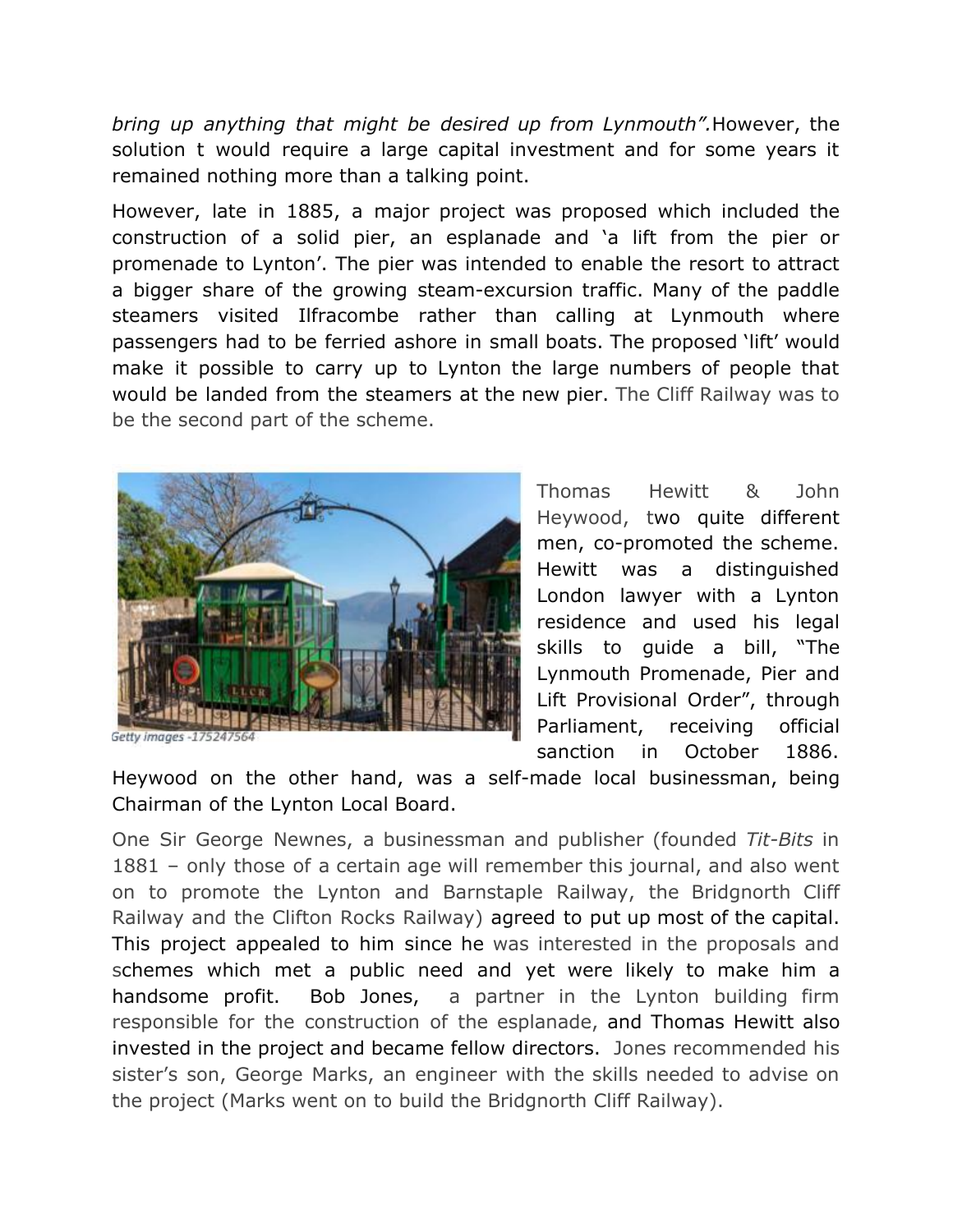George Marks realised that due to the extreme length (some 900 feet) and rising over 500 feet vertically at an incline of 1:1.75, he would need to seriously assess the safety aspect, particularly the braking system which would have to be far more advanced than those normally used on funicular lifts. He decided on four separate systems. Two were to be friction brakes, sets of steel blocks that are pressed down on to the crown of the rail by hydraulic pistons. The remaining two systems, which would constitute the main system, were to be hydraulic callipers, which clamped across the crown of the rails. This system was eventually patented in the names of Newnes, Jones and Marks in 1888. The Hydraulic braking system was to be filled with water and not oil, which was later to become unique to this lift. To this day the brakes of this Cliff Railway are still fully water powered.

Work began on construction in 1887 and it took less than three years to complete, a remarkable achievement considering that the entire excavation relied on manual labour. The Cliff Railway was finally opened on Easter Monday (the 7th of April) in 1890 with a large crowd gathering at the Lynton station to see Mrs Jeune, Lady of the Manor of Lynton, perform the official ceremony.

The railway works on a simple balancing principle. The two cars are permanently attached to each other by hauling cables that run around a 5ft 6" pulley wheel at the top and the bottom of the tracks. There are four cables in total; two hauling cables that carry the weight of the cars and two tail balancing cables that counteract the weight of the hauling cables.

When each car is 'docked' with full water tanks the cars are in balance and are ready for loading. Each tank holds 700 gallons of water. As passengers board, variations are accommodated for by the brakes which clamp the cars to the rails. Each car's brakes will hold the weight of both cars fully laden, and the lower car has a water operated locking device which clamps the car to the bottom station. The company was formed in 1888 through an act of Parliament with perpetual rights to extract water from the West Lyn River, more than a mile away, passing through 5" pipes to the top station holding tanks. The water used is not polluted in any way, simply used as ballast, and is discharged onto the beach at Lynmouth about 100 metres away from the river from which it was taken and so is truly "eco-friendly".

When loaded, the drivers use pre-arranged bell signals, unlock the safety lock, and release the brakes. The lower driver discharges water until the top car is heavier. Sometimes this is achieved with the weight of passengers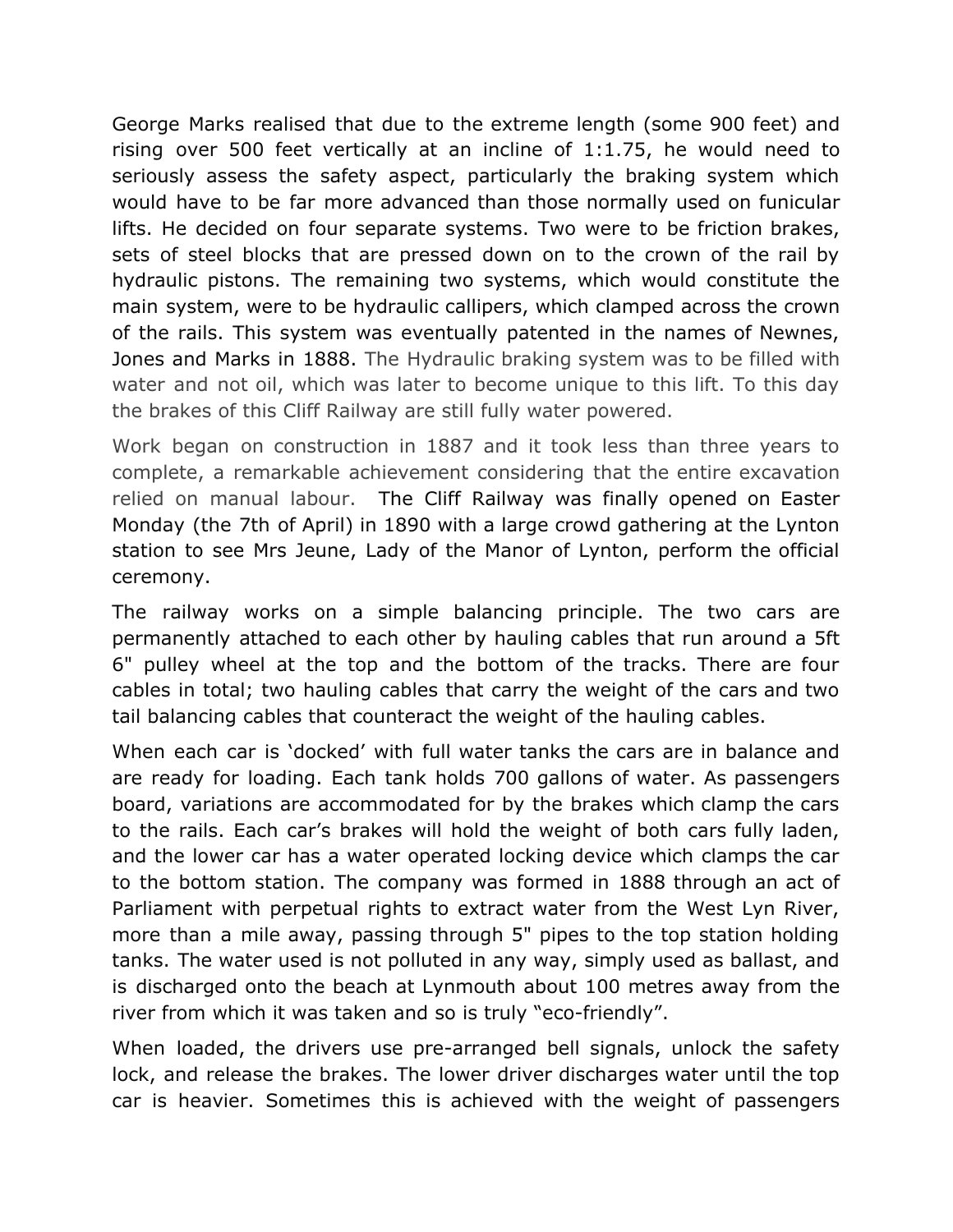alone and no water is used. The top car then rolls down the rails pulling the lower car up.

Each car has two sets of water operated brakes. The 'governor', which in turn, is driven by the main wheels, operates one set. The brake shoes press down on the top surface of the rail and lift the car off the rail by 2mm, thereby using the weight of the car to provide friction between the rail and the brake shoes. The other set of brakes work in reverse to a conventional brake system, the brakes are permanently on and operated by a large water accumulator via the driver's hand wheel 'The Deadman's Handle'. This means when the cars are unattended, the brakes clamp it to the rails making it impossible to move under any circumstances and the driver must hold the brakes off during the journey.

#### **N Gauge, upstairs. Albert Hancy**

A couple of photographs from Al Hancy of his N Gauge layout, which is not complete (but are they ever? - Ed)

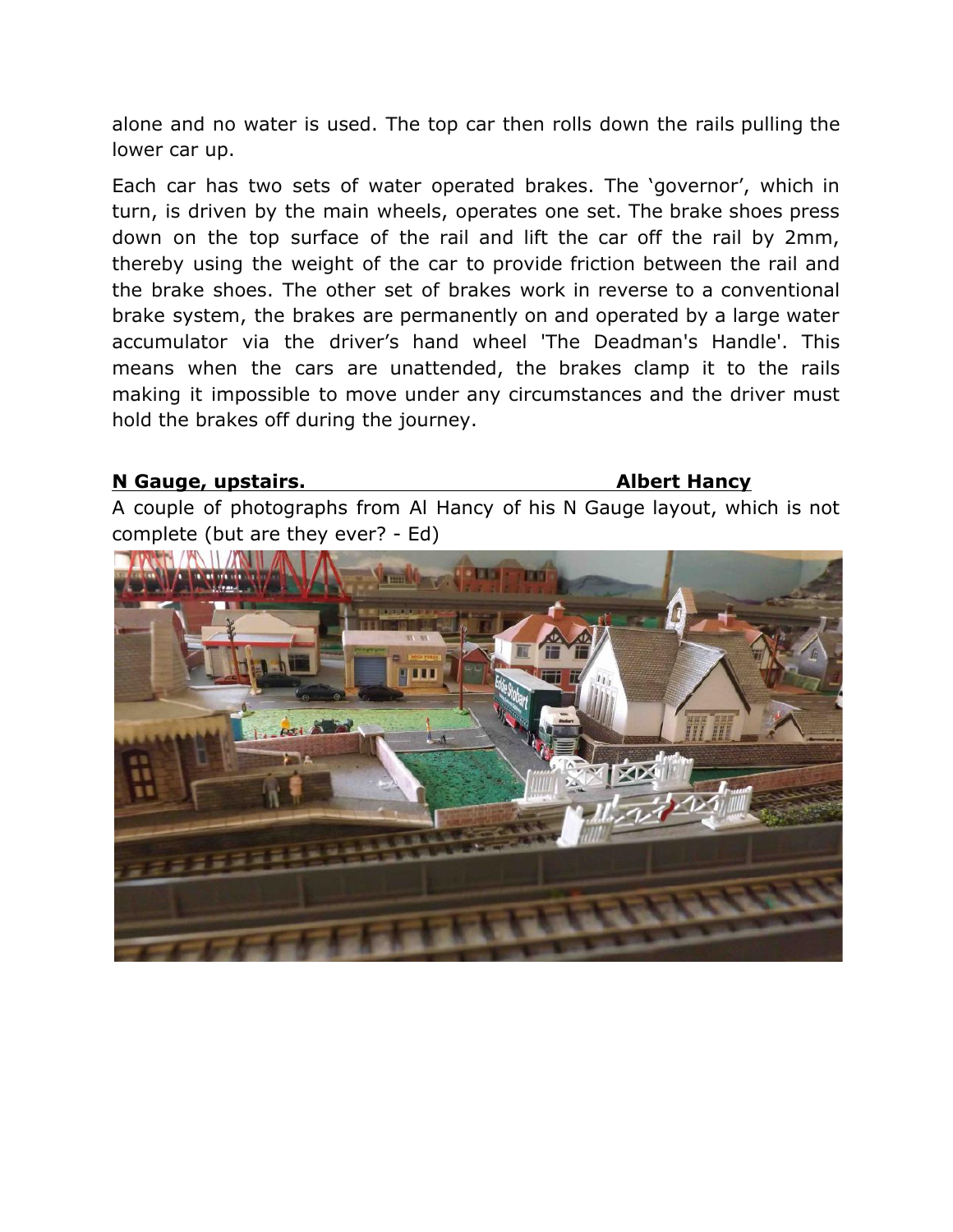

## **Merseyrail for Chinese TV Advert Mike Sharples**

On 16th of Feb 2021 508104 + 507026 on platform 1 at Southport were hired to a film Company to make a TV ad for a Chinese mobile phone network. The track side windows where blacked out and adverts were changed to American style.